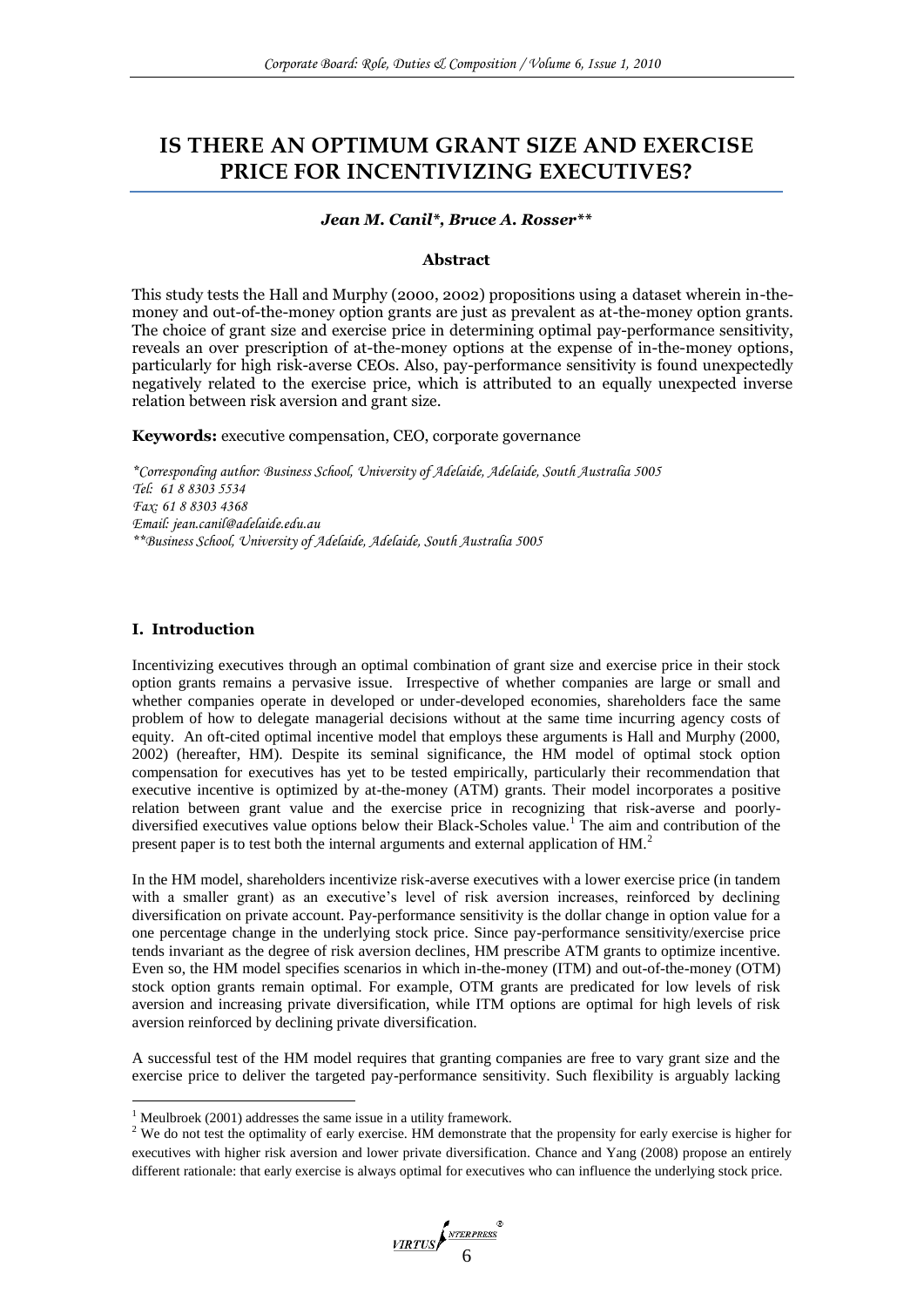for U.S. companies, where mandated option expensing and tax considerations combine to favor ATM grants, and documented backdating distorts the exercise price.<sup>3</sup> In contrast, in our Australian data set all three intervening factors are either absent or minimal for the sample period. For Australian option grants prior to 2000 variation in the exercise price was not costly in the sense that (i) Accounting Standards were yet to mandate the expensing either of the grant value or at least any grant discount (as for U.S. firms), and (ii) there were no immediate income tax consequences for the company or the recipient in granting non-ATM options. Only about one-third of our sampled grants to Australian CEOs are ATM grants, compared with the 94% observed for the U.S. by HM themselves. Finally, Australian option grants are comparatively free of backdating, so ATM grants do not mask an *ex post* discount.

Several findings emerge. First, the internal arguments of HM receive general support save for the positive (and not negative) relation observed between the number of options granted and risk aversion. Second, ATM grants in general attract positive abnormal returns, but problems are that (i) ATM grants do not occur more frequently as risk aversion falls, and (ii) ATM grants to least risk-averse CEOs have zero abnormal returns at grant. The remainder of the paper is organized as follows. Tests of the HM are fashioned in the next Section. The data, sample and measures are described in Section III, which is followed by the analysis and conclusions in Sections IV and V, respectively.

## **II. Hypothesis development**

## *HM model*

1

HM recognize, as do Meulbroek (2001) and others, that risk-averse and poorly-diversified executives value their grants below the Black-Scholes value<sup>4</sup>. In the HM model, risk aversion is a major argument in establishing the relation between the key decision variables of the number of stock options granted per period and the exercise price. The degree of private diversification is subordinate to risk aversion. CEO productivity is assumed constant across risk aversion and private diversification. Assuming a fixed proportion of performance-based compensation, increasing CEO risk aversion calls for a lower exercise price but a smaller grant. The lower exercise price increases the option delta, which measures incentive. Hence, higher exercise prices imply larger grants. The number of options granted and the exercise price are therefore positively related.<sup>5</sup> In the limit, a highly risk-averse executive is most efficiently incentivized by a grant of restricted stock because options then have no incentive value. The impact of private diversification is opposite to risk aversion: diversification is increasing in grant size (as measured by the number of granted options) and the exercise price, and hence decreasing in delta. The intuition is that an executive with low equity ownership (possibly implying a high degree of diversification on private account) values a larger grant more than an executive with high equity ownership. For a given grant size, a poorly-diversified executive requires a lower exercise price (and hence a higher delta) relative to a well-diversified executive to provide the same incentive. Thus, large grants with high exercise prices are predicated for less risk-averse and well-diversified executives, while small grants with low exercise prices are predicated for more risk-averse and poorly-diversified executives. These arguments imply the fully-embracing hypothesis:

H1: Pay-performance sensitivity per unit of risk aversion is increasing in the exercise price/stock price and decreasing in private diversification.

Pay-performance sensitivity is defined as the product of the number of options granted (*n*) and the option delta, giving the change in grant value per \$1 change in the stock price. Thus, in a Black-Scholes option valuation, pay-performance sensitivity is the number of options granted multiplied by the option delta. To reveal the internal roles of risk aversion and private diversification we also test

H2: Risk aversion is decreasing in the number of options granted and exercise price/stock price.

<sup>&</sup>lt;sup>3</sup> Hall and Murphy (2002) report that 94 per cent of options granted to CEOs of S&P 500 companies in 1998 were granted at-the-money.

<sup>4</sup> An exception is Chance and Yang (2008), who argue that influential CEOs may actually value their option grants above the Black-Scholes value to the extent that CEOs negotiate an earlier vesting date to avoid the liquidity penalty inherent in the non-tradability of their options.

<sup>&</sup>lt;sup>5</sup> This positive relation is common to most stock vs. option optimization models: see, for example Lambert and Larcker (2004).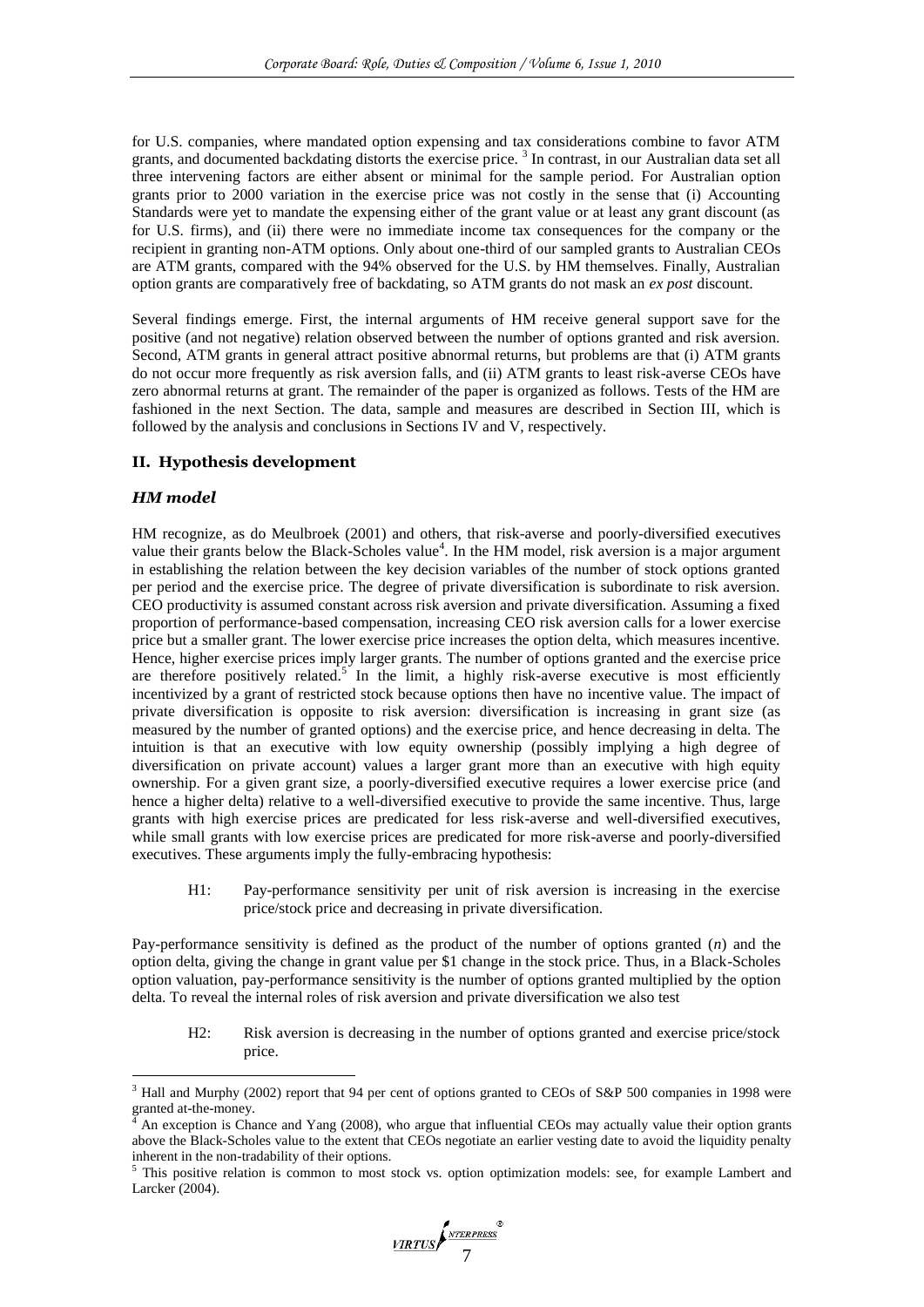H3: Private diversification per unit of risk aversion is decreasing in the number of options granted and increasing in exercise price/stock price.

We proceed to form hypotheses relating to the explanatory power of the model. For low values of absolute risk aversion  $(p \le 2)$  HM prescribe ATM grants because pay-performance sensitivity has shallow convexity across quite wide variations in grant moneyness (refer their Figure 5), conditional on options being an add-on to existing pay packages.<sup>6</sup> For example, when  $p=2$  ATM grants substitute closely for ITM grants with a discount up to 50% and OTM grants with a premium up to 100%.<sup>7</sup> As  $\rho > 2$ OTM grants are increasingly sub-optimal and ATM grants increasingly do not substitute for ITM grants. Thus, we propose

H4: The likelihood of an ATM grant is decreasing in risk aversion.

If HM are right, when  $p \leq 2$ , cumulative abnormal returns (CARs) at the grant date should be nonnegative for ATM and OTM grants and negative for ITM grants because the latter are unlikely to be optimal. On the other hand, when ρ>2 non-negative abnormals are expected to be observed for ATM or ITM grants, while negative abnormals are predicted for OTM grants which are unlikely to be optimal. Thus, the following couplet of hypotheses is generated:

- H5A: When  $p \le 2$ , grant CARs for ATM and OTM grants are  $\ge 0$ , while for ITM grants CARs are  $<$ 0
- H5B: When  $\rho > 2$ , grant CARs for ATM and ITM grants are  $\geq 0$ , while for OTM grants CARs are  $< 0$

## **III. Sample, data and measures**

1

Testing these models requires an institutional setting in which both grant size and exercise price are free to interact. We argue this is unlikely to be the case for U.S. grants. Three strands of evidence suggest the dominance of ATM grants is largely driven by institutional rigidities. Executive stock options in the U.S. are typically fixed and non-qualifying. Since 1972, APB 25 has required fixed options with an exercise price below the stock price at issue be expensed.<sup>8</sup> Further, expensing a non-qualifying stock option (e.g., at market value) at grant creates an immediate tax deduction for the company but also an immediate income tax liability for the holder. Moreover, ITM options are not deductible under the Internal Revenue Code if an executive's total non-performance-based compensation exceeds \$1 million a year. The sum effect is to penalize ITM grants. To complicate matters, many U.S. option grants are back-dated, where the grant date is set retrospectively at the time of grant.<sup>9</sup> The notional grant date invariably precedes a stock price runup (known with hindsight), so back-dating can be an *ex post* means of delivering an ITM grants which has all the appearances of an ATM grant at the grant date. Taken together, these considerations suggest that in the U.S. grant moneyness is effectively not a decision variable or is at least subject to measurement error.

On the other hand, the Australian data for our sample period, 1987-2000, are virtually free of these problems. Prior to 2000 there was no accounting requirement to disclose or expense the value of option grants<sup>10</sup>, taxation was levied at the time of exercise on the difference between the stock price and the

<sup>&</sup>lt;sup>6</sup> When grants substitute for existing compensation, optimal incentive is delivered by grants of restricted stock.

<sup>&</sup>lt;sup>7</sup> Assuming add-on grants in the Hall and Murphy model, increasing risk aversion and/or lower private diversification require higher incentive (delta) *via* a lower exercise price, for a given grant size. For example, for risk aversion of 3 and 50 per cent private investment in company stock a grant discount of approximately 35 per cent to market is implied. Alternatively, for a given grant size, decreasing risk aversion and/or higher private diversification require lower incentive (delta) *via* a higher exercise price. For example, for a risk aversion value of 2 and 50 per cent private investment in company stock a grant premium of approximately 20 per cent is implied.

<sup>&</sup>lt;sup>8</sup> A fixed option is one in which the exercise price and the grant size are fixed at the time of the award, while in a variable option either or both can vary. Variable options are always expensed. Since 1995 SFAS 123 has required disclosure (but not recognition) of compensation expense (i.e., option values) relating to most fixed options in the year of grant. A good discussion of the accounting and tax issues is provided by Chance (2008).<br><sup>9</sup> For an extended discussion of back dating see, for example, Lie (2005) and Narayanan and So.

For an extended discussion of back-dating see, for example, Lie (2005) and Narayanan and Seyhun (2006).

<sup>&</sup>lt;sup>10</sup> In Australia, the expensing debate was unresolved until July, 2004 when AASB 2 became effective. Prior accounting debate in Australia can be traced back to the release of the International Accounting Standards Board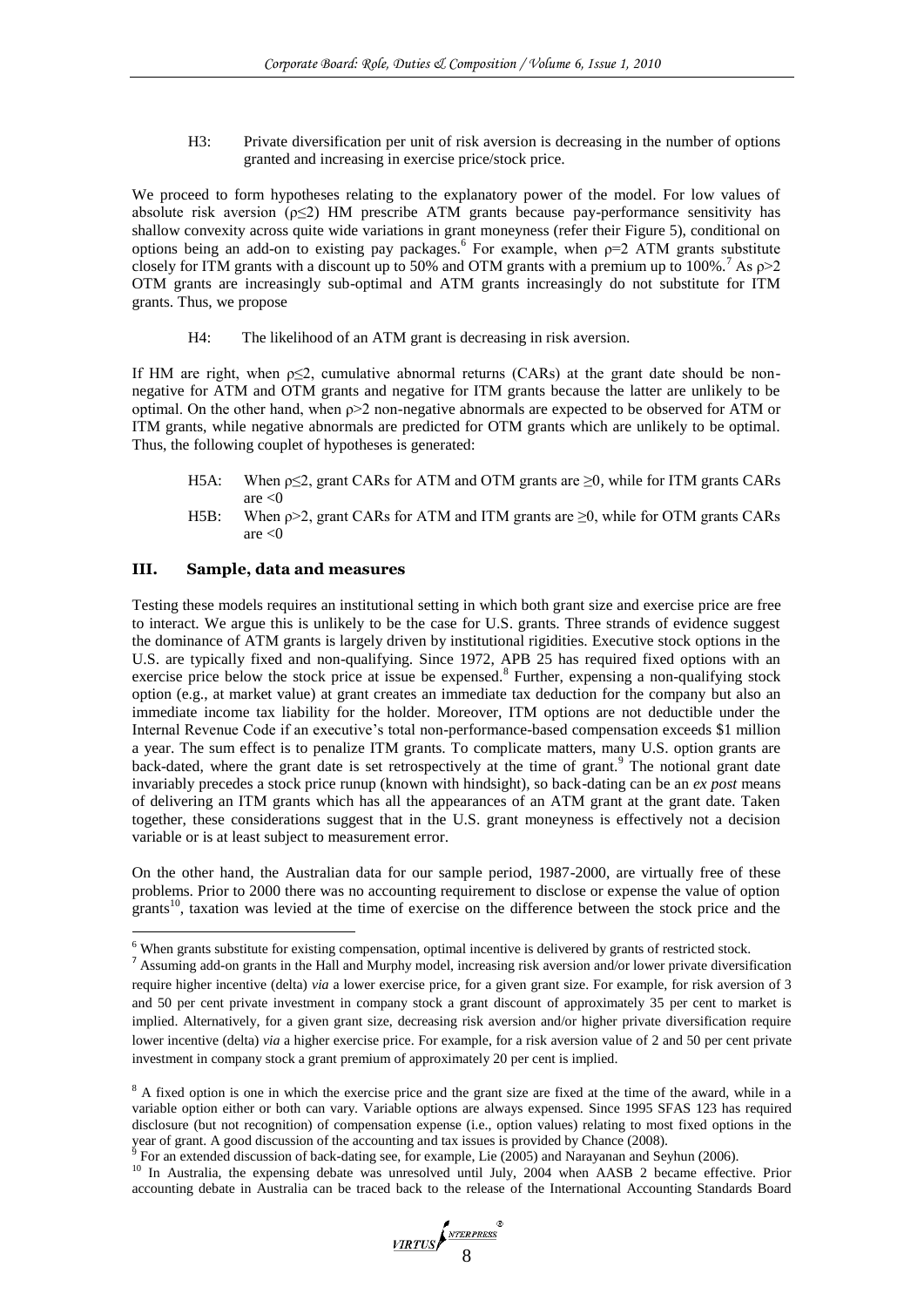exercise price, and back-dating was all but eliminated by the ASX requirement to lodge notice of any change in directors' interests within 14 days of the event. Thus, if backdating exists the window of opportunity is so short to all but eliminate the problem. Grants are notified to the Australian Stock Exchange (ASX) in the *Notice of Directors' Interests* (pursuant to the then *Corporations Act*, Section 235). For the duration of our sample period this notice was to be lodged within 14 days of the grant (Section 205G).<sup>11, 12</sup> Any issue of securities (including options) to a director of a company must be approved by shareholders of the company prior to the issue (ASX *Listing Rule* 10.11). The grant announcement date is the date on which the ASX publishes the notification by the granting company, and is the date used for determining abnormal returns.

As in the U.S., executive stock option plans set the conditions under which subsequent grants are made.<sup>13</sup> The exercise price is determined either by a formula contained in the plan or on an *ad hoc* basis by the compensation committee. Many formulae imbed a permanent discount or premium<sup>14</sup>. Compensation committees typically have discretion as to the frequency, the size and timing of grants along with determination of the exercise price. Few plans specify grant frequency schedules: most leave this to the discretion of the compensation committee.<sup>15</sup> The aggregate of unexercised grants is sometimes capped at a fixed percentage of outstanding shares or, else, option grants are sometimes rationed with reference to a fixed, rolling interval.

In the absence of an Australian executive compensation database, all grant data were obtained from a keyword-search of all ASX-listed companies included in *Huntleys' DatAnalysis* service. Exercise details were obtained from the ASX *Additions to the Official List*. Of 767 cases initially identified by the keyword search, 257 cases (representing 107 companies) were deleted because the granting company failed to provide a copy of the underlying option plan. A further 98 cases for which grant dates preceded announcement dates were also deleted.<sup>16</sup> To avoid the problem of pre-announcement information leakage, the sample was restricted to grants occurring only on the announcement date or subsequently, thereby excluding all cases of grants made prior to announcement.<sup>17</sup> Application of these preliminary filters resulted in an initial selection of 412 valid grants made by 144 companies. Further deletions were made for (i) inadequate or inconsistent grant-related disclosures (186) and (ii) grants made within 3 days of other major announcements, such as earnings releases (58). The final sample comprised 168 stock option grants made by 51 companies to 65  $CEOs<sup>18</sup>$ . The sample derivation is summarized thus:

<u>.</u>

<sup>(</sup>IASB) in mid-2002, which stated that all share-based payments should be recognized in the financial statements of issuing companies. A summary of the Australian debate on accounting for executive stock options may be found in the March, 2002 issue of the *Australian Accounting Review.*

<sup>&</sup>lt;sup>11</sup> Australian disclosures are on a par with the U.K.: see Conyon and Sadler (2001). In the U.K., Urgent Issue Task Force (UITF) Abstract 10 of the Accounting Standards Board forms the basis of executive stock options disclosure, and is similar to the Australian disclosure rules as embodied in s.205G of the *Corporations Act*

<sup>&</sup>lt;sup>12</sup> More recently, disclosure rules in both the U.S. and Australia have been tightened. In the U.S., in line with Section 403 of the *Sarbanes-Oxley Act* of 2002, the SEC amended the disclosure rules for beneficiary ownership reports to be filed under Section 16(a) to be reported within two business days of receiving notification of the grant. In Australia, ASX *Listing Rule* 3.19A introduced in 2001 requires any change in directors' interests to be notified within 5 business days of the change.

<sup>13</sup> Australian executive stock option plans are partially surveyed in Rosser and Canil (2004) and Taylor and Coulton (2002), while U.S. executive stock option plans are partially surveyed by Hall (1999).

<sup>&</sup>lt;sup>14</sup> For example, the plans of North Limited, ICI Australia Limited and Ashton Mining Limited prescribe an exercise price being the average of the stock price for the prior 5 trading days, implying an ATM grant. Energy Equity Limited specifies a permanent premium to market while Orbital Engine Limited specifies a permanent discount. Amcor Limited and BRL Hardy Limited grant full discretion to their compensation committees.

<sup>15</sup> Scheduled *versus* unscheduled grants in the U.S. are examined by Collins, Gong and Li (2005).

<sup>&</sup>lt;sup>16</sup> These cases are unlikely to represent back-dating. More likely, the granting company (many of which are small) had not formally announced the grant.

<sup>&</sup>lt;sup>17</sup> Announcement and grants occurred on the same day in 56.5 per cent of sampled cases, with 29.6 per cent within the following four weeks.

<sup>&</sup>lt;sup>18</sup> The number of CEOs exceeds the number of companies due to CEO turnover.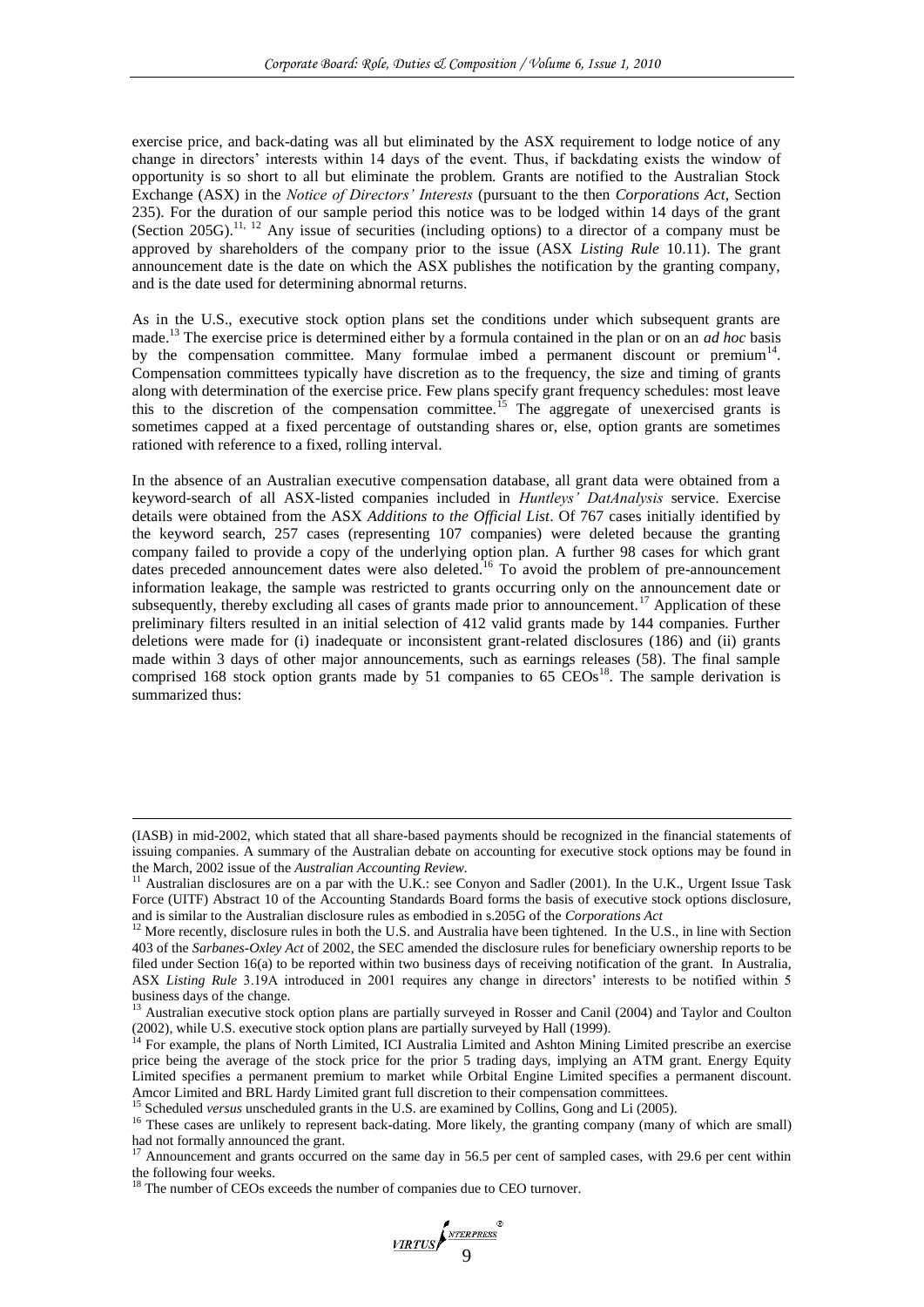| Number of hits from keyword-search                             | 767   |
|----------------------------------------------------------------|-------|
| less grants for which the option plan could not be obtained    | (257) |
| less grants where grant date occurs prior to announcement date | (98)  |
| Number of valid grants                                         | 412   |
| <i>less</i> deletions for:                                     |       |
| inadequate or inconsistent grant-related disclosures           | (186) |
| grants made within 3 days of other major announcements         | (58)  |
| Final sample                                                   | 168   |

Of the 168 grants 74 are multiple grants, being two or more grants made on the same date to the same CEO but differentiated by expiry or the exercise price, or both.<sup>19</sup> These grants have the same properties as single grants in all other respects. Resource stocks make up almost 18% of the final sample, with industrial stocks (including manufacturing, engineering, conglomerate and technology stocks) accounting for the remainder.

Compensation specialists in Australia consider that nearly all stock option grants made during the sample period were add-ons and not substitutes. Add-on grants are also common in the U.S., as indicated by HM and Baranchuk (2006) who note simultaneous growth in option grants along with CEO salaries, bonuses and other benefits. In the pervasive absence of grant schedules, we define regular grants as grants made annually for at least three consecutive years to the same CEO and with a maximum timing variation of three months; the remainder are defined as irregular.

Grant moneyness (including the contingent CEO gain/loss at grant) is determined with reference to the stock price at the close of trade on the grant date, while shareholder returns were determined around the grant announcement date. An OTM grant is defined to occur when the stock price at grant exceeds the exercise price by at least 5%; likewise, an ITM grant occurs when the stock price falls below the exercise price by the same percentage. Notional ITM grants/OTM grants within this 5% tolerance are therefore classified as ATM awards.<sup>20</sup> This spread is considered wide enough to classify virtually all ATM grants correctly, i.e., Type 1 error is believed negligible. A wide spread also captures many near-ATM grants that are desirable given the non-exactitude of the Hall and Murphy (2002) predictions. The likelihood of Type 2 error (misclassifying non-ATM grants) is therefore likely higher than Type 1 error. Thus, grants classified as ITM or OTM are almost certainly not due to noise in stock prices.

Following Morgan and Poulsen (2001), a three-day window [-1, 1] is employed to capture grant announcements made after the close of trading on day-zero.<sup>21</sup> Cumulative abnormal returns are the cumulative differences between expected and raw (or observed) stock returns, where expected returns are calculated from application of the market model, with the S&P/ASX All Ordinaries Accumulation Index used to proxy market returns on the market portfolio. Beta factors for this model are estimated prior to the grant date using the excess return form of the market model (Brown and Warner, 1980). Grant CARs are equally-weighted across the sample.

HM measure pay-performance sensitivity by  $\partial V_e(n)/\partial S$ , where  $V_e(n)$  is the executive's valuation, *S* is the stock price and *n* is the number of granted options. Executive value is determined after taking into account risk aversion and diversification but not early exercise, which is treated as a separate adjustment.<sup>22</sup> Since for add-on grants Hall and Murphy (2002, p. 25) show that  $\partial V_e(n)/\partial C_{BS}(n)$  is not sensitive across a wide range of grant discounts/premiums, we measure pay-performance sensitivity by the partial derivative of the Black-Scholes call value with respect to the stock price,  $\delta\!C_{_{B\!S}}(n)/\delta\!S$  or  $N(d_1)$ . *n*, adjusted for dividends. CEO risk aversion and private diversification are proxied because these variables cannot be directly observed. Our primary measure of (absolute) risk aversion is  $\boldsymbol{p}' = MRP/3.33\sigma^2$ , where *MRP* is the market risk premium (set at 5%), σ is the standard deviation of stock returns for a given company and 3.33 is a constant that delivers a sample-average

1

<sup>&</sup>lt;sup>19</sup> Spreads in exercise prices and exercise dates were intended to increase the probability that at least one of the grants would be exercised.

<sup>&</sup>lt;sup>20</sup> Narrowing this spread to  $\pm$ 2% does not materially affect our results.

 $21$  Daily abnormal returns for a week either side of this window are not statistically significant.

<sup>&</sup>lt;sup>22</sup> Ingersoll (2006) presents an algorithm for adjusting the Black-Scholes call value for all three factors.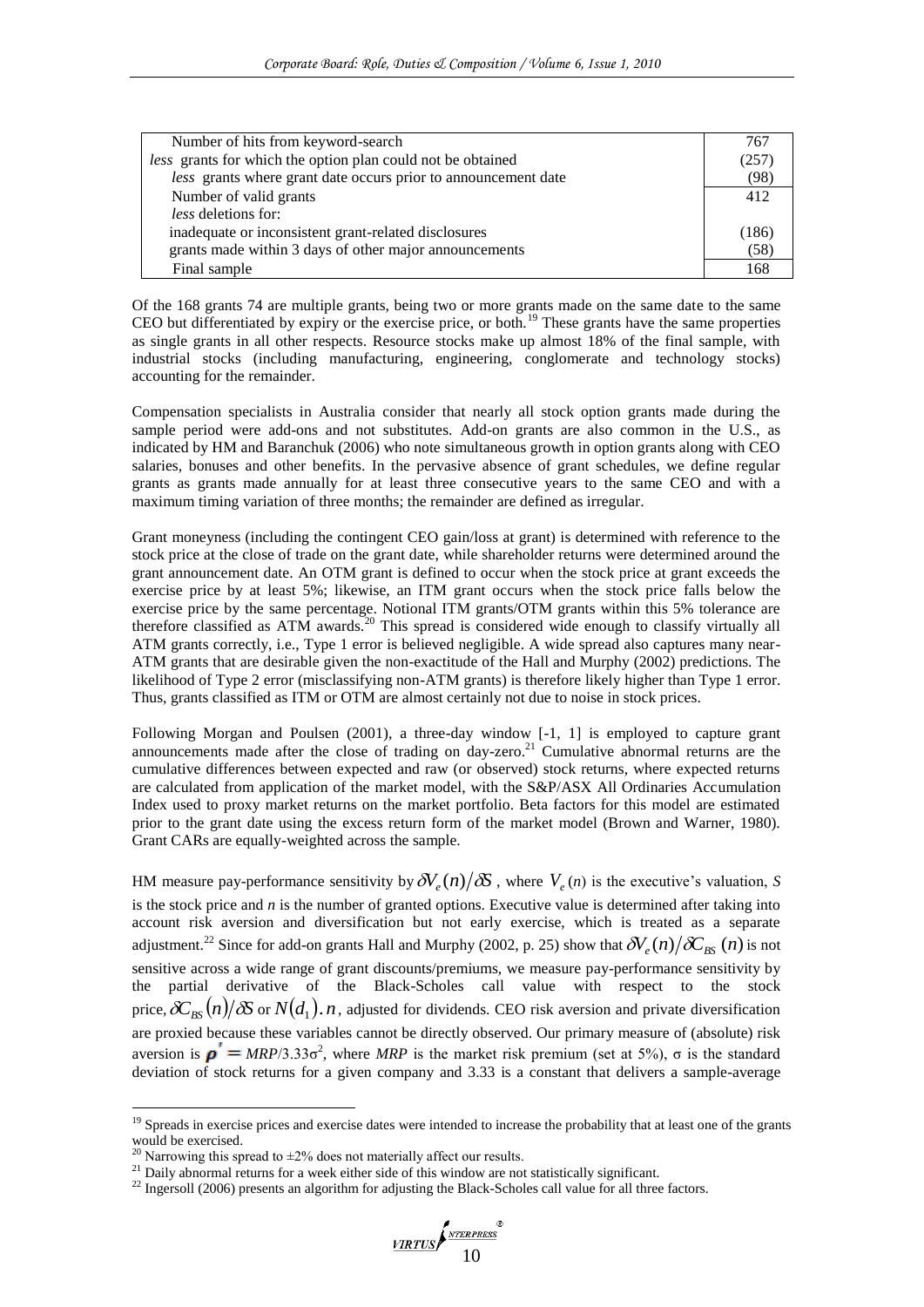aversion level of  $\rho = 2$  which is pivotal in the HM model.<sup>23</sup> A further reason for selecting  $\rho = 2$  is that the firms in our sample exhibit higher beta risk than average, implying lower executive risk aversion than an often assumed investor value of around 3.<sup>24</sup> The degree of *Private diversification* is proxied by

the index  $\ln \left| \left( \frac{(100 - \text{Equity ownership})}{\frac{1}{2} \cdot \frac{1}{2} \cdot \frac{1}{2}} \right| \right|$  $\cdot$  $\overline{\phantom{a}}$   $\mathbf{r}$ L  $\overline{a}$  $\overline{\phantom{a}}$ J  $\setminus$  $\overline{\phantom{a}}$  $\setminus$  $\left(\frac{(100 - \text{Equity ownership})}{T_{\text{max}}}\right)$ . TA *Equity ownership*  $\ln\left|\left(\frac{(100 - \text{Equity ownership})}{\sum_{i=1}^{n} \text{Equation } \sum_{i=1}^{n} I_i}\right), T_A\right|$ , where *TA* is pre-grant total assets. The intuition

underlying this measure is that CEOs are likely less diversified as their direct equity ownership increases but more diversified as firm size increases. For example, in a small firm it is to be expected that an owner-manager has most of her wealth tied up in the business, while in a large corporation a CEO having a similar stake is likely also to be wealthy (i.e., privately diversified) in her own right.

## **IV. Analysis**

Descriptive statistics are presented in Table 1. Firm financial characteristics are consistent with the economic conditions of the 1990s, but the sample exhibits higher than average beta risk. This is not surprising because options are more valuable and hence carry stronger incentive effect as stock volatility (which is usually positively related to beta) increases. Individual option grants tend below 0.5% of outstanding shares. Across the whole sample, the contingent gain at grant (based on the spread between the stock price and the exercise price) is significantly positive (mean  $p = 0.072$ , median  $p =$ 0.063), implying an average discount of about 1.5%. An early indication of problems for the HM model is given by the absence of a positive relation between the number of options granted and the exercise price  $(r = -0.081, p = 0.297)$ . Grant and CEO characteristics are differentiated by grant moneyness in Table 2 using probit analysis. Grant and CEO characteristics do not differ between ATM and OTM grants, but CEO tenure is lower and private diversification is higher for ATM-grant firms relative to ITM-grant firms. Notably, neither grant size nor CEO risk aversion differ according to grant moneyness, which is inconsistent with HM. Separate univariate analysis (results not reported) shows that ATM-grant firms make larger grants and exhibit higher CEO risk aversion and private diversification than non-ATM-grant firms but have lower CEO equity ownership.

Prior to testing the HM propositions we show that our measure of risk aversion possesses desirable properties. These are (i) a positive relation with the degree of corporate diversification<sup>25</sup>, (ii) a positive relation with cash flow/total assets and (iii) an inverse relation with growth opportunities, commonly proxied by market-to-book of assets<sup>26</sup>. Aversion is expected increasing in corporate diversification because more diversified firms are less risky which suits more risk-averse executives. Likewise, firms with a higher proportion of cash flow to total assets are likely to exhibit lower stock return volatility that also suits more risk-averse executives. On the other hand, higher growth opportunities imply higher risk that suits less risk-averse executives. As a robustness check, we introduce an alternative risk aversion measure that is tested in the same way. The alternative aversion measure assumes that CEOs enter their new job with a level of risk aversion equal to the sample average ( $\rho = 2.011$ ), but as their tenure lengthens risk aversion converges to that implied by the standard portfolio theory measure  $(\rho)$ . For example, an executive joining a firm whose stock volatility implies lower (higher) risk aversion than the sample average is conjectured to adjust her aversion downwards (upwards) linearly as she assimilates with the firm 'culture'. This process is further conjectured to evolve fully by the tenth year. Thus, the alternative risk aversion measure  $\overline{\mathbf{o}}^*$  is:

$$
\left\{\rho_s + \frac{t}{T}(\rho' - \rho_s)\middle|\rho'\geq\rho_s\right\}; \text{else } \rho_s - \frac{t}{T}(\rho_s - \rho')
$$

1

 $23$  This is the standard approach used in portfolio theory; see Bodie, Kane and Marcus (2005), ch.7.

<sup>&</sup>lt;sup>24</sup> The choice is not critical because our results are closely similar for sample-average aversion values of 3 and 4.

<sup>&</sup>lt;sup>25</sup> See Amihud and Lev (1981), May (1995) and Tufano (1996).

<sup>&</sup>lt;sup>26</sup> These are not the only benchmarks for developing a risk aversion measure. Guay (1999) further argues that more risk-averse executives prefer a higher proportion of cash in their total compensation, while Berger, Ofek and Yermack (1997) argue that executives become more risk averse as their tenure is longer. Our aversion measure does not load on either of these variables, but we do not consider this a threat because both alternatives involve circular reasoning. In the former case, option grants will naturally lower the observed proportion of cash in total compensation. In the latter case competition in the executive labor market should lower the incidence of incumbencies that are detrimental to shareholders; if executives are entrenched they will be unlikely to accept incentive options in the first place.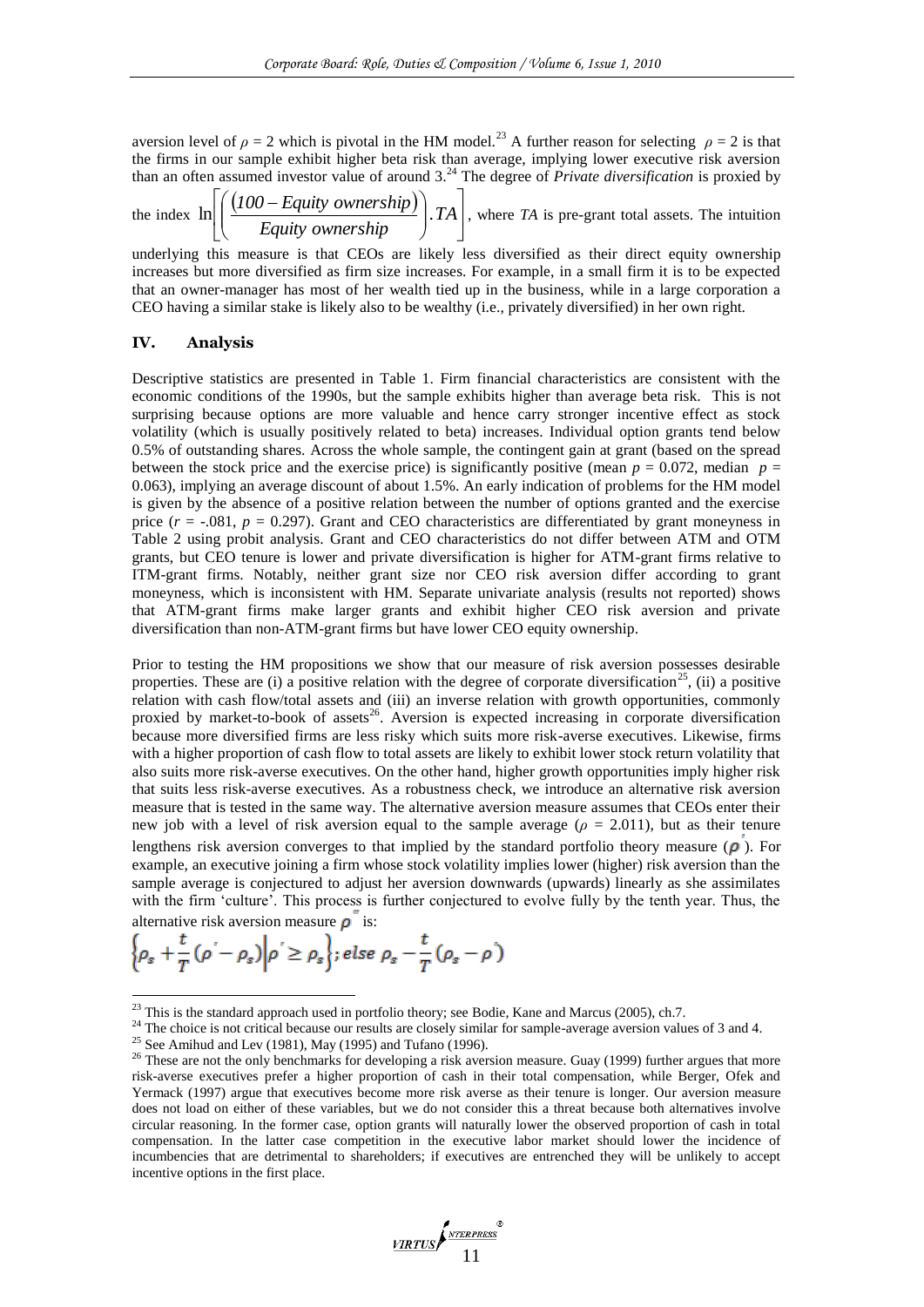where  $\rho_s = 2.011$ , *t* is the number of years of tenure and  $T = 10$ . We choose the measure which is most strongly associated with variables previously identified as having a fixed directional relationship with risk aversion. Specifically, a negative relation with growth opportunities is expected because higher growth requires lower risk aversion. For the same reason, we also expect to observe a positive relation with corporate diversification because diversified firms are less risky than the returns risk of the same segments operated as independent entities. Likewise, high-cash flow firms have a higher proportion of assets-in-place than low-cash flow firms and are therefore more attractive to risk-averse executives. Consistency tests for both aversion measures are presented in Table 3, which shows that the primary measure for risk aversion  $(\rho)$  is clearly preferred.

Using this preferred measure, we now proceed to the tests of the HM model. Tests of hypotheses H1 through H4 are presented in Table 4. For H1, *Private diversification* is correctly signed (negative) but *Exercise price/Stock price* is not. Given the likelihood that our risk aversion measure is reliable, failure to establish a positive relation with the exercise price poses a major threat to the HM model. Recall that pay-performance sensitivity is defined by HM as the product of delta and the number of options granted. Since delta is exogenous, the source of the failure is attributable to the number of options granted. The test of H2 shows that *Risk aversion* is inversely related to *Exercise price/Stock price* as hypothesized, but the positive coefficient on *Number of options* is unexpected. However, given the outcome of testing H1, it is apparent that the number of options granted is again problematic for HM, who argue that more risk-averse CEOs require smaller grants, and *vice versa*. Thus, our results indicate exactly the reverse. The test of H3 is inconclusive. To this point, the evidence suggests the number of options granted does not behave as predicted by HM, whereas behavior of the exercise price conforms to their model. The test outcome of H4 is adverse: ATM grants are found to occur more, and not less, frequently as CEO risk aversion increases. In other words, risk aversion is decreasing in non-ATM grants.<sup>27</sup> To the extent that our risk aversion measure is credible, it appears that ATM grants are overprescribed by HM. Given the inverse relation between risk aversion and the exercise price (refer the test of H2), it appears many ATM grants should have been ITM grants.

Table 5 presents grant [-1, 1] CARs by the level of CEOs' risk aversion and grant moneyness in order to test hypotheses H5A and H5B. We preface these results by noting that ATM grants in our sample exhibit positive CARs (mean 0.0140,  $p = 0.000$ ), OTM grants exhibit negative CARs (mean -0.0170, *p*  $= 0.000$ ) while ITM grants exhibit returns not significantly different from zero (mean 0.0063,  $p =$ 0.768). Thus, initially at least, HM appear to receive limited support with respect to the ATM grants. However, when risk aversion is taken into account H5A receives no support, with all CARs for  $\rho \leq 2$ being insignificantly different from zero across grant moneyness. On the other hand, H5B receives strong empirical support: for higher levels of risk aversion  $(\rho > 2)$ , ATM and ITM grants exhibit positive CARs while OTM grant CARs are negative, as hypothesized. OTM grants coupled with high risk aversion are found costly for shareholders. Our results suggest two factors prevent the HM model from receiving unqualified empirical support: first, the number of options granted does not increase with the exercise price and, second, the HM model 'works' for high CEO risk aversion but not low risk aversion.

# **V. Conclusions**

1

We report the first tests of the key incentive-related propositions contained in the widely-cited optimal incentive model of HM. Our use of Australian data confers dual benefits not present in U.S. data: freely-adjusting exercise prices while minimizing the impact of expensing requirements and tax considerations. In the HM model, the level of executive risk aversion and the degree of private diversification jointly determine pay-performance sensitivity simultaneously with the exercise price. We document evidence that is generally supportive of their model, save for absolute grant size. We further show that grant CARs tend to be supportive of exercise price choices for grants made to more riskaverse CEOs, but are not supportive of grants made to less risk-averse CEOs. The posited positive relation between pay-performance sensitivity and the exercise price is not found in the data. The observed inverse relation is attributable to the positive (and not negative) relation between CEO risk aversion and absolute grant size. Given these results, a puzzle emerges: more risk-averse CEOs appear to receive larger grants than HM would prescribe, while less risk-averse CEOs appear to receive smaller

<sup>&</sup>lt;sup>27</sup> Further analysis (not reported) documents the inverse relation separately for ITM but less so for OTM grants.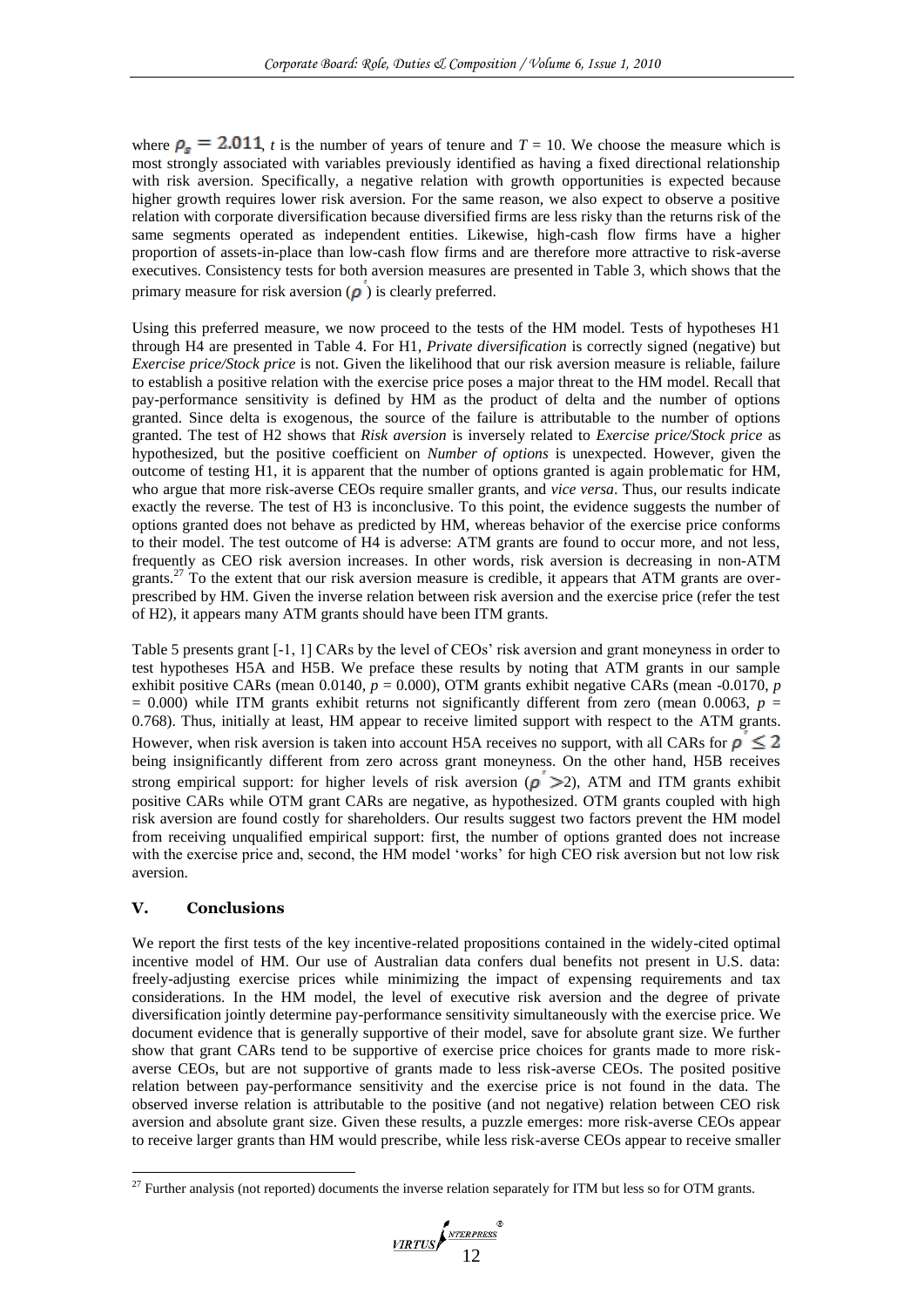grants than HM would prescribe. On the other hand, exercise prices appear roughly consistent with the HM model. Hence, we attribute the indifferent grant CARs observed for more risk-averse CEOs to problems getting grant sizes "right". Incentivizing highly risk-averse CEOs remains problematical.

#### **References**

1. Amihud, Y. and Baruch Lev, (1981): "Risk reduction as a Managerial motive for Conglomerate Mergers‖, *Bell Journal of Economics*, 12, 605-617.

2. Australian Accounting Standards Board, AASB 2, "Share-based Payment", Melbourne, Australia, 2004.

3. Baranchuk, Nina, (2006): "Are CEOs Charged for Stock-Based Pay? An Instrumental Variable Analysis", *Working paper*, School of Management, University of Texas–Dallas (March).

4. Berger, Philip G., Eli Ofek and David L. Yermack, (1997): "Managerial entrenchment and capital structure decisions", *Journal of Finance* 52, 1411-1438.

5. Black Fischer and Myron Scholes, (1973): "The Pricing of Options and Corporate Liabilities", *Journal of Political Economy* 81, 637-654.

6. Bodie, Zvi, Alex Kane and Alan J. Marcus, (2005): *Investments*, 6th edition ( McGraw-Hill International, Boston).

7. Brown, Stephen and Jerold Warner, (1980): "Measuring security price performance", *Journal of Financial Economics* 8, 205-258.

8. Chance, Don, (2008): "Expensing Executive Stock Options: Sorting Out the Issues", Charlottesville: CFA Institute Centre for Financial Market Integrity.

9. Chance, Don and Tung-Hsiao Yang, (2008): "The Valuation of Executive Stock Options when Executives can Influence the Payoffs‖, *Southern Finance Association*, Annual Meeting, Key West.

10. Collins, Daniel W., Guojin Gong and Haidan Li, (2005): "The Timing of CEO Stock Option Grants: Scheduled versus Unscheduled Awards‖, *Working paper*, University of Iowa, Department of Accounting.

11. Conyon, Martin J. and Graham V. Sadler, (2001): "CEO Compensation, Option Incentives and Information Disclosure", *Review of Financial Economics* 10, 251-277.

12. Guay, Wayne R., (1999): "The sensitivity of CEO wealth to equity risk: an analysis of the magnitude and determinants‖, *Journal of Financial Economics* 53, 43-71.

13. Hall, Brian J., (1999): "The Design of Multi-Year Stock Option Plans", *Journal of Applied Corporate Finance* 12, 97-106.

14. Hall, Brian J. and Kevin J. Murphy, (2000): "Optimal Exercise Prices for Executive Stock Options", *American Economic Review*, Papers and Proceedings of the 112<sup>th</sup> Annual Meeting of the American Economic Association, May, 209-214.

15. Hall, Brian and Kevin J. Murphy, (2002): "Stock options for undiversified executives", *Journal of Accounting and Economics* 33, 3-42.

16. Ingersoll, Jonathan E., (2006): "The subjective and objective evaluation of incentive index stock options‖, *Journal of Business* 79, 453-487.

17. Lambert, Richard A. and David F. Larcker, (2004): ‗Stock Options, Restricted Stock and Incentives", University of Pennsylvania, Wharton School, Working Paper.

18. Lie, Erik, (2005): 'On the timing of CEO stock option awards", *Management Science*, 51, 802-812.

19. Meulbroek, Lisa K., (2001): ‗The Efficiency of Equity-Linked Compensation: Understanding the Full Cost of Awarding Executive Stock Options‖, *Financial Management*, 30, 5-44.

20. Morgan, Angela G. and Annette B. Poulsen, (2001): "Linking pay to performance: Compensation proposals in the S&P 500", *Journal of Financial Economics*, 62, 489-523.

21. Narayanan, M.P. and H. Nejat Seyhun, (2006): "Dating Games: Do Managers Designate Grant Dates to Increase their Compensation?" *Working paper*, University of Michigan (April).

22. Rosser, Bruce A. and Jean M. Canil, (2004): "Executive Stock Options: Evidence that Premium and Discount Awards Do Matter", *Working paper*, University of Adelaide, Australia (July).

23. Taylor, Stephen J. and John Coulton, (2002): "Options Awards for Australian CEOs: The Who, What and Why", *Australian Accounting Review* 12, 25-35.

24. Tufano, Peter, (1996): "Who manages risk? An empirical examination of risk management practices in the gold mining industry", *Journal of Finance*, 51, 1097-1137.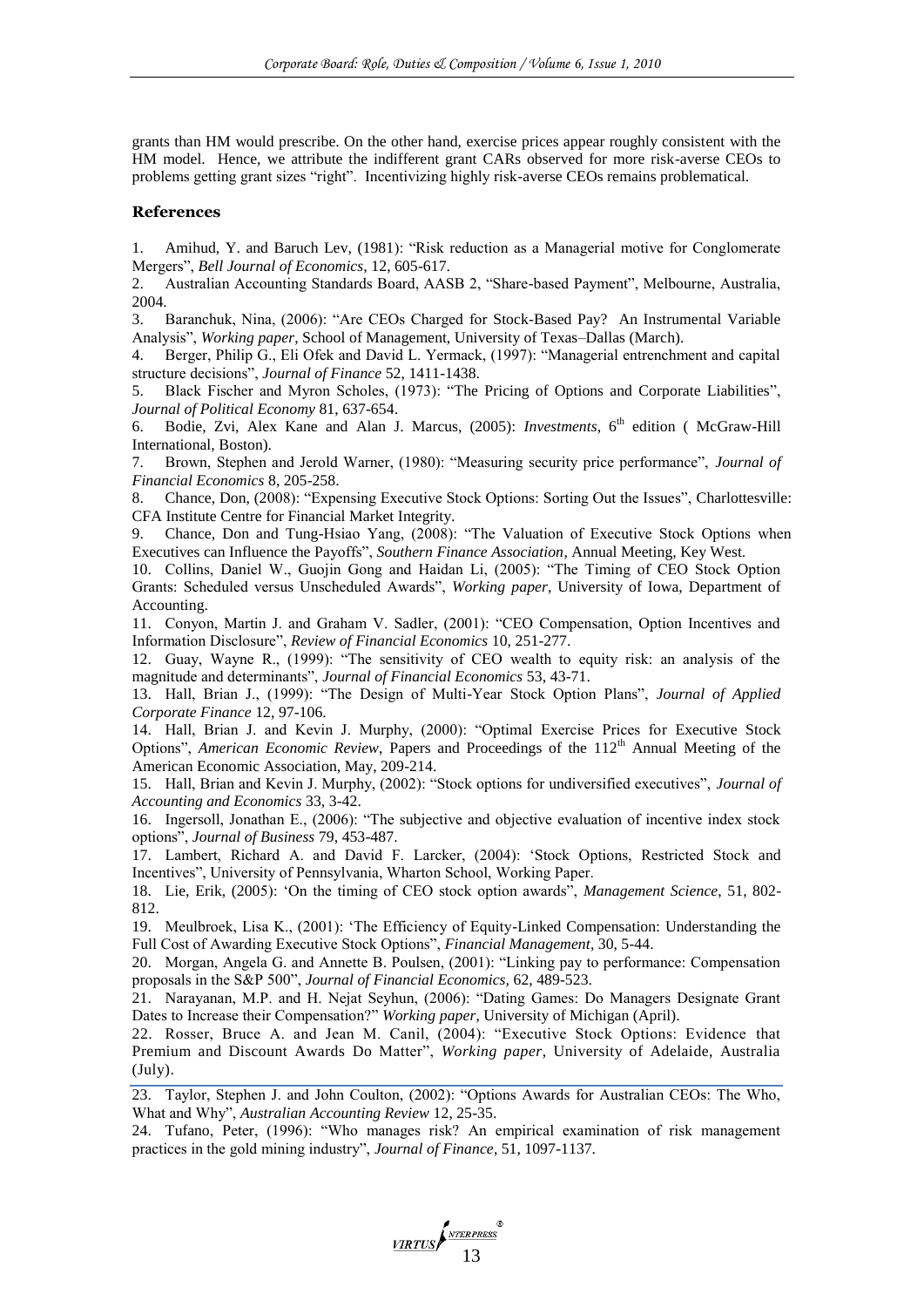## **Appendices**

# **TABLE 1.** Descriptive Statistics

| Variable                    | Mean  | Median | Standard  | $25^{\text{th}}$ | $75^{\text{th}}$ |
|-----------------------------|-------|--------|-----------|------------------|------------------|
|                             |       |        | deviation | Percentile       | Percentile       |
| Firm characteristics:       |       |        |           |                  |                  |
| Firm size $(log)$           | 5.92  | 5.92   | 1.85      | 4.84             | 7.64             |
| Stock return volatility (%) | 41.2  | 32.0   | 25.2      | 23.2             | 51.4             |
| Beta risk                   | 1.31  | 1.12   | 0.92      | 0.80             | 1.83             |
| Market-to-book of assets    | 1.32  | 1.04   | 1.41      | 0.08             | 1.30             |
| Financial leverage (%)      | 19.0  | 17.6   | 13.5      | 8.4              | 28.9             |
| CEO characteristics:        |       |        |           |                  |                  |
| <i>Tenure</i> (years)       | 4.06  | 4.00   | 2.40      | 4.56             | 5.00             |
| <i>Equity ownership</i> (%) | 1.53  | 0.03   | 4.53      | 0.01             | 0.46             |
| Grant characteristics:      |       |        |           |                  |                  |
| Grant size $(\%)$           | 0.34  | 0.15   | 0.68      | 0.05             | 0.36             |
| Contingent gain at grant    | 0.015 | 0.013  | 0.189     | $-0.047$         | 0.101            |
| Grant expiry (years)        | 4.60  | 5.00   | 0.82      | 2.00             | 6.00             |
| $N = 168$                   |       |        |           |                  |                  |

*Firm size* is measured by pre-grant ln(total assets). *Stock return volatility* is measured by the annualized standard deviation of pre-grant monthly stock returns (in percentage terms) over a minimum 3 years prior to grant. *Market-tobook of assets* is the sum of the sum of the market value of equity and the book value of debt divided by book total assets, all pre-grant. *Financial leverage* is the ratio of total debt to total assets, all pre-grant. *Tenure* is the number of years since appointment. *Equity ownership* is the number of ordinary shares beneficially-owned pre-grant and divided by the number of ordinary shares outstanding. *Grant size* is the number of granted options divided by the number of outstanding ordinary shares prior to grant, expressed as a percentage. *Contingent gain at grant* is the stock price at grant minus the exercise price, divided by the stock price at grant: a gain (loss) implies a discount (premium). *Grant expiry* is the contracted term to expiry.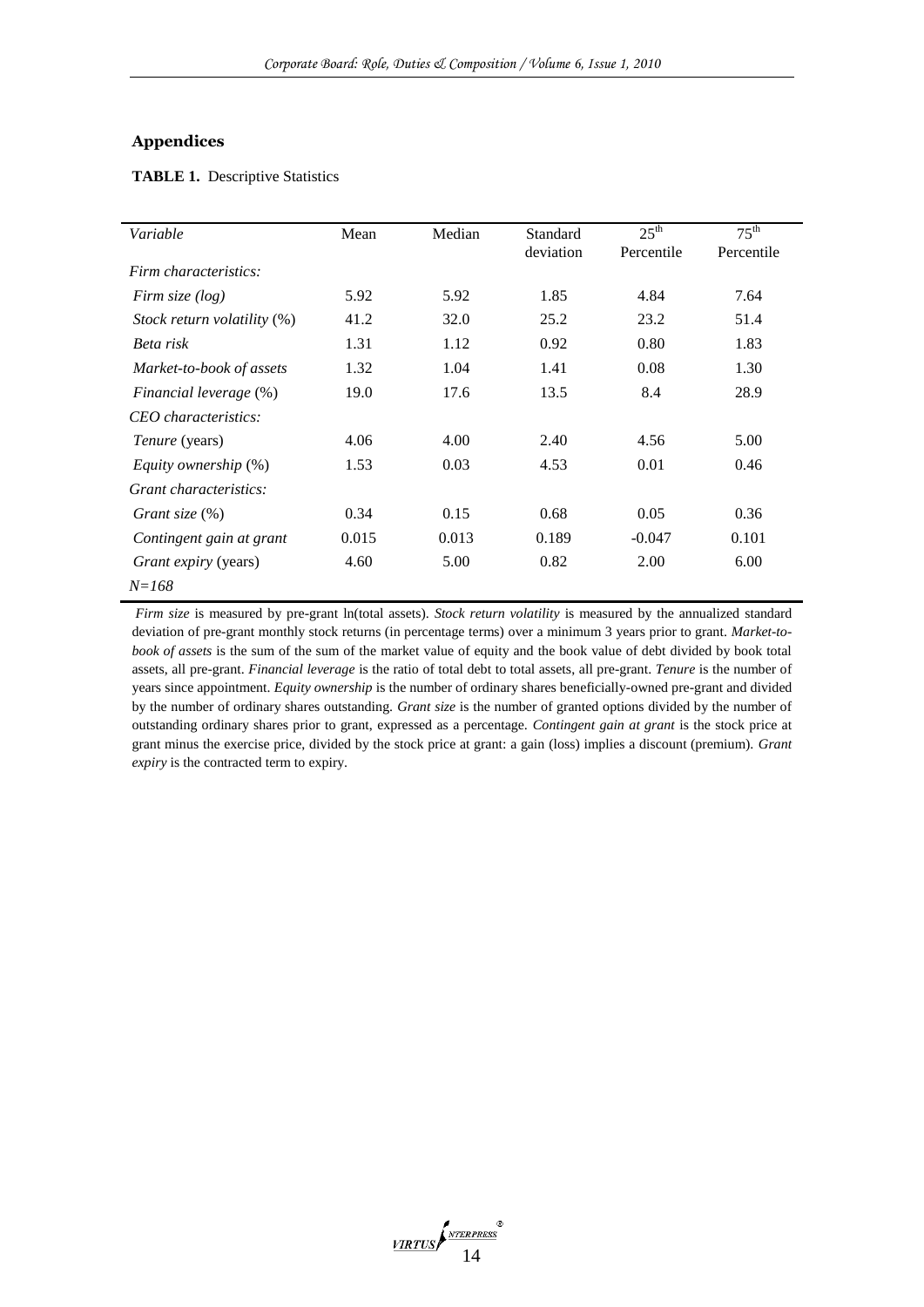| Dependent variable:                 | $ATM=1$      | $ATM=1$                |
|-------------------------------------|--------------|------------------------|
|                                     | (ATM vs OTM) | (ATM vs ITM)           |
| Contingent CEO gain                 | n.a.         | n.a.                   |
|                                     |              |                        |
| Grant size (%)                      | $-0.764$     | $-0.670$               |
|                                     | $(-1.563)$   | $(-1.382)$             |
| Grant expiry (years)                | 0.303        | 0.254                  |
|                                     | (1.474)      | (1.347)                |
| <i>Tenure</i> (years)               | $-0.010$     | $-0.094$ <sup>*</sup>  |
|                                     | $(-0.164)$   | $(-1.687)$             |
| $CEO$ equity ownership $(\%)$       | $-0.004$     | 0.050                  |
|                                     | $(-0.112)$   | (1.489)                |
| CEO risk aversion (absolute)        | 0.102        | 0.068                  |
|                                     | (1.270)      | (0.378)                |
| CEO private diversification (index) | 0.016        | $0.116$ **             |
|                                     | (0.338)      | (2.389)                |
| Intercept                           | $-1.485$     | $-2.060$ <sup>**</sup> |
|                                     | $(-1.519)$   | $(-2.029)$             |
| McFadden $R^2$                      | 0.111        | 0.163                  |
| Number of observations=1            | 55           | 55                     |
| Number of observations= $0$         | 48           | 65                     |

**TABLE 2.** Probit regressions: Differentiation of Grant and CEO Characteristics by Grant Moneyness

*Contingent gain at grant* is the stock price at grant minus the exercise price, divided by the stock price at grant: a gain (loss) implies a discount (premium). *Grant size* is the number of granted options divided by the number of outstanding ordinary shares prior to grant, expressed as a percentage. *Grant expiry* is the contracted term to expiry. *Tenure* is the number of years since appointment. *CEO equity ownership* is the number of ordinary shares beneficially-owned pre-grant and divided by the number of ordinary shares outstanding. *CEO risk aversion* is proxied in absolute terms by *MRP*/3.33σ<sup>2</sup> where the market risk premium (*MRP*) is set at 5 per cent and σ is the annualized standard deviation of stock returns estimated not less than 36 months prior to the grant date. *CEO* 

*private diversification* is proxied by the index  $\ln\left(\frac{(100 - \text{Equity ownership})}{\text{Equation:}}\right)$   $\frac{1}{2}$  $\overline{\phantom{a}}$  $\parallel$ L L  $\overline{\phantom{a}}$ J Ì  $\overline{\phantom{a}}$ Ţ  $\ln\left|\left(\frac{(100 - Equity ownership)}{Equity ownership}\right).TA\right|$ , where *TA* is pre-grant total

assets. All regressions are on panel data and are White- corrected for heteroscedasticity.

\*\*\*Significant at the 1% level.

\*\*Significant at the 5% level.

\* Significant at the 10% level.

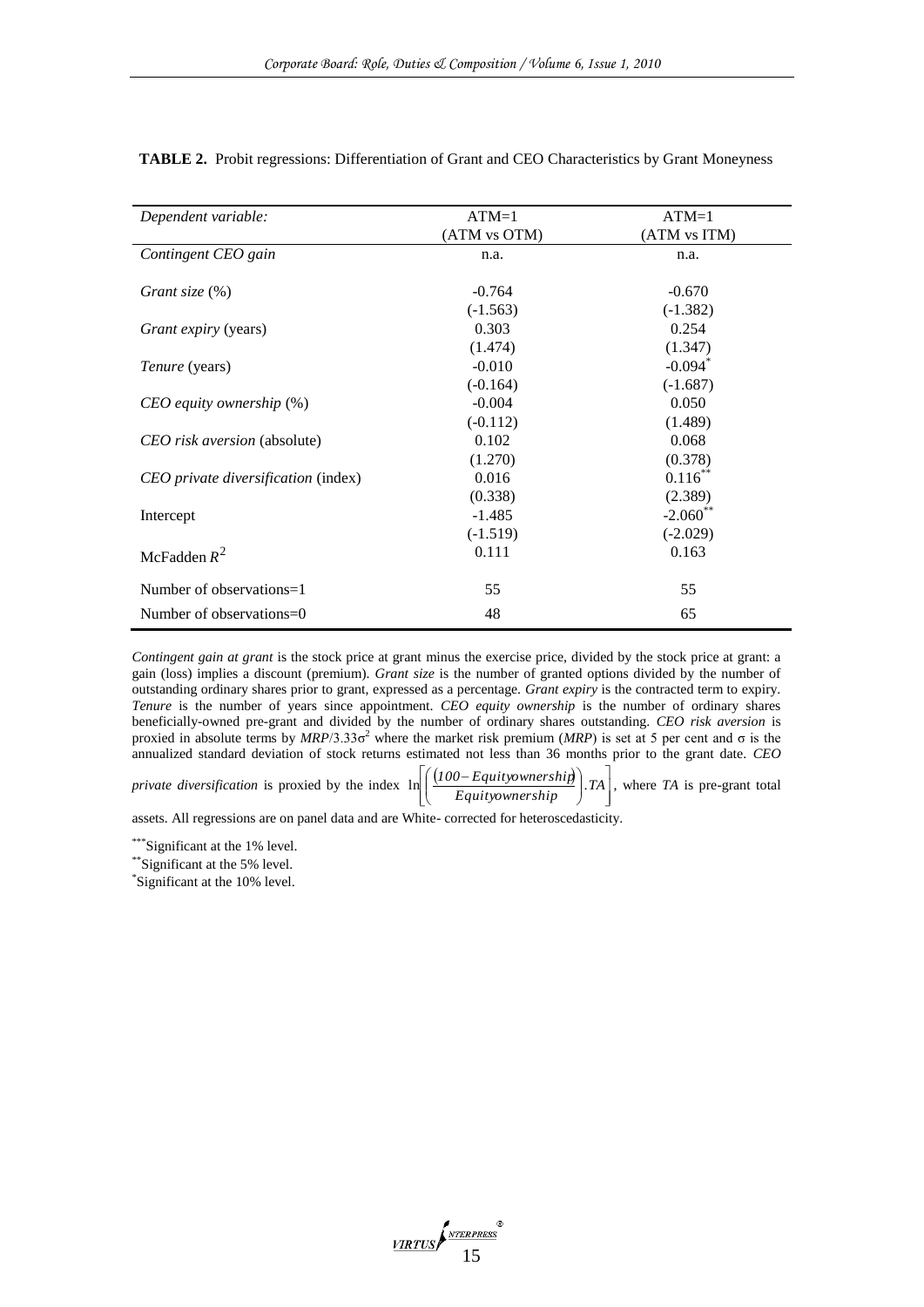| Dependent variable:              | ρ                     | ρ          |
|----------------------------------|-----------------------|------------|
| Growth opportunities             | $-0.083$ <sup>*</sup> | $-0.044$   |
|                                  | $(-1.76)$             | $(-1.52)$  |
| Corporate diversification $(=1)$ | $1.068***$            | $0.458***$ |
|                                  | (3.57)                | (3.08)     |
| Cash flow/Total assets           | $1.415***$            | 0.380      |
|                                  | (2.80)                | (1.33)     |
| Intercept                        | 1.126                 | 1.700      |
| Adjusted $R^2$                   | 0.123                 | 0.066      |

## **TABLE 3.** Consistency Tests of Risk Aversion Measures

All independent variables are measured pre-grant. *Growth opportunities* are measured by market-to-book of assets, which is the sum of the market value of equity and the book value of debt divided by book total assets.

*Corporate diversification* is a binary variable where two or more reported operating segments classify a firm as diversified. *Cash flow* is net cash flow from operations. All regressions are on panel data and are White-corrected for heteroscedasticity.

\*\*\*\*Significant at the 1% level. \* Significant at the 10% level.

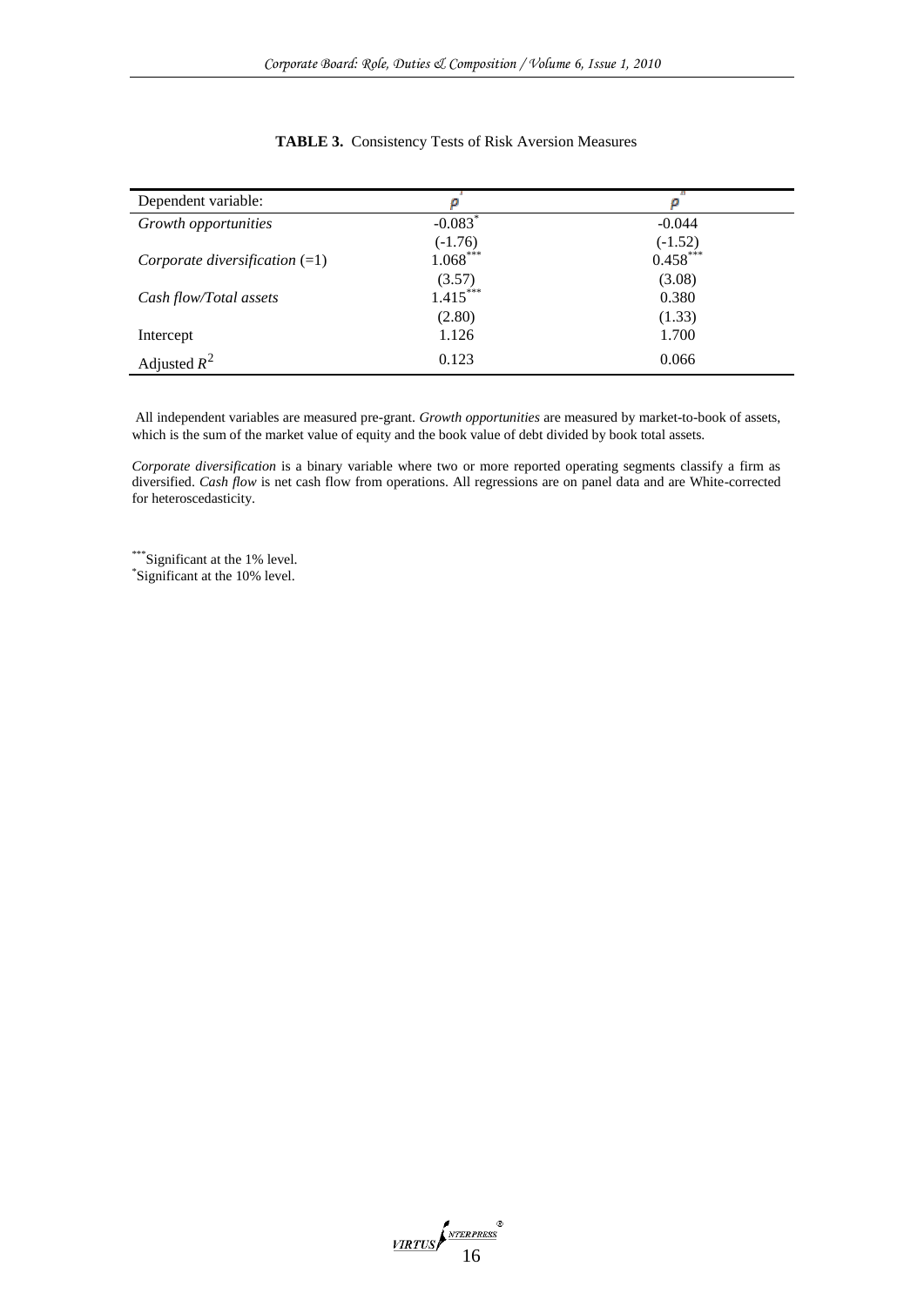#### **TABLE 4.** HM Tests

| $Hypothesis \#$ :               | H1                                                    | H2                       | H <sub>3</sub>                               | H <sub>4</sub>      |
|---------------------------------|-------------------------------------------------------|--------------------------|----------------------------------------------|---------------------|
| Dependent variable:             | $Pay-$<br>performance<br>sensitivity/Risk<br>aversion | Risk aversion            | Private<br>diversification/<br>Risk aversion | ATM grant<br>$(=1)$ |
| Estimation method:<br>$N = 168$ | Least squares                                         | Least squares            | Least squares                                | МL                  |
| Exercise price/stock            | $-0.176$                                              | $-0.31\overline{1^{**}}$ | $-0.920$                                     |                     |
| price                           | $(-1.02)$                                             | $(-2.54)$                | $(-0.32)$                                    |                     |
| Number of options               |                                                       | $0.341***$               | $-2.215$                                     |                     |
| (millions)                      |                                                       | (2.03)                   | $(-1.45)$                                    |                     |
| Risk aversion                   |                                                       |                          |                                              | $0.180^{r}$         |
|                                 |                                                       |                          |                                              | (2.976)             |
| Private                         | $-0.041$ **                                           |                          |                                              |                     |
| diversification                 | $(-2.32)$                                             |                          |                                              |                     |
| Intercept                       | $1.110^\ast$                                          | 2.161                    | 15.297***                                    | $-0.826***$         |
|                                 | (4.16)                                                | (8.82)                   | (4.25)                                       | $(-5.071)$          |
| Adjusted $R^2$                  | 0.026                                                 | 0.042                    | 0.017                                        |                     |
| McFadden $R^2$                  |                                                       |                          |                                              | 0.042               |

*Pay-performance sensitivity* is the option delta multiplied by the number of granted options. *Risk aversion* is proxied in absolute terms by *MRP*/3.33σ<sup>2</sup> where the market risk premium (*MRP*) is set at 5 per cent and σ is the annualized standard deviation of stock returns estimated not less than 36 months prior to the grant date. *Private* 

*diversification* is proxied by the index  $\ln\left(\frac{(100 - \text{Equity ownership})}{\pi}\right)$ 

  $\overline{\phantom{a}}$ J  $\overline{\phantom{a}}$ J  $\backslash$  $\ln\left|\left(\frac{(100 - Equity ownership)}{Equity ownership}\right).TA\right|$ , where *TA* is pre-grant total assets. For

the OLS regressions, *t* statistics are shown in parentheses, while for the logit regression the parenthesized numbers are Wald statistics. An ATM grant occurs when the stock price at grant minus the exercise price, divided by the stock price at grant is  $\leq 5\%$ . All regressions are on panel data with the White correction for heteroscedasticity applied to the least squares regressions.

 $\parallel$ L L

 $\mid$  $\overline{\phantom{0}}$ 

\*\*\*Significant at the 1% level.

\*\*Significant at the 5% level.

\* Significant at the 10% level.